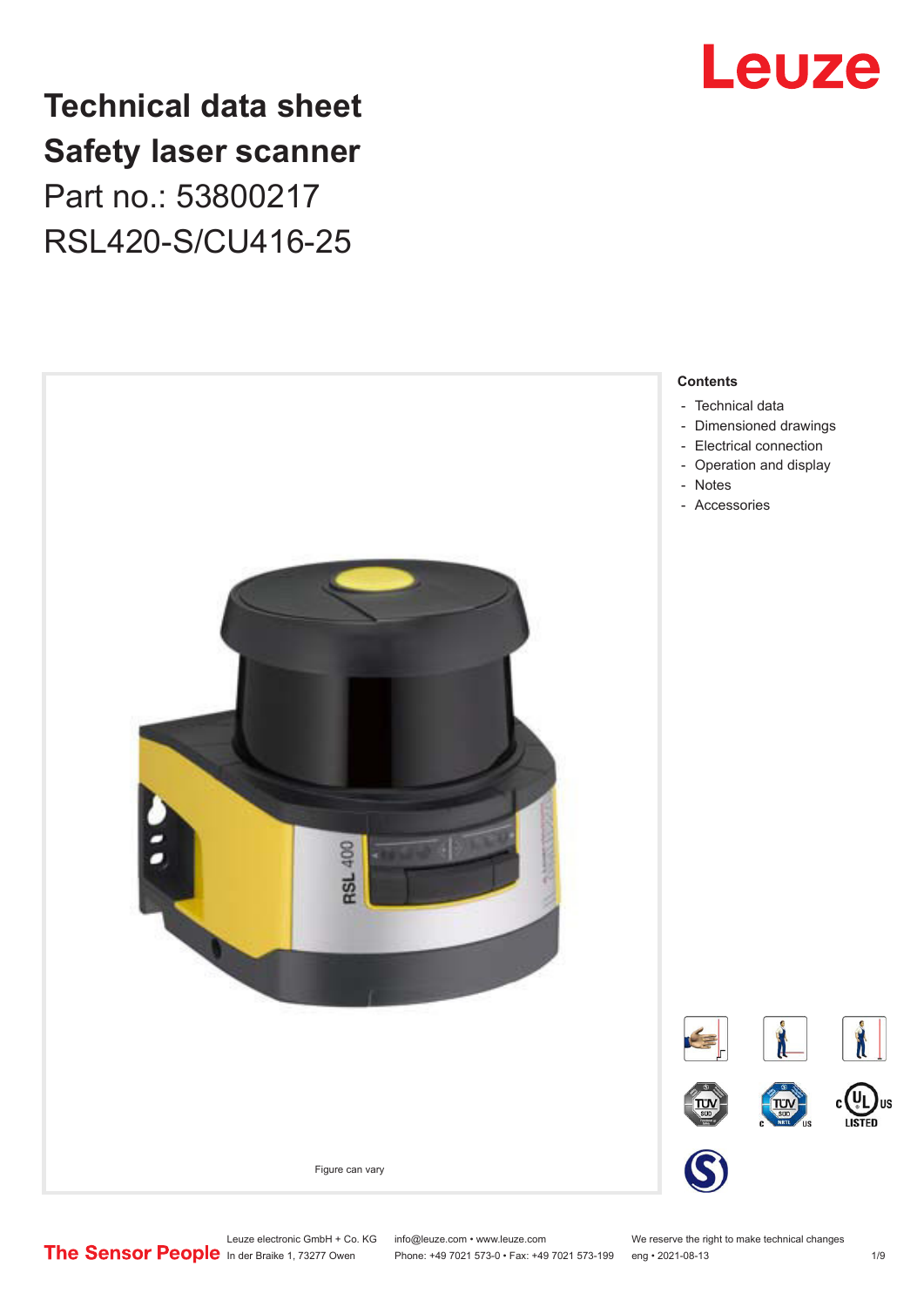# <span id="page-1-0"></span>**Technical data**

# Leuze

#### **Basic data**

| <b>Series</b>    | <b>RSL 400</b>                                                    |
|------------------|-------------------------------------------------------------------|
| Application      | Mobile danger zone quarding                                       |
|                  | Mobile side guarding                                              |
|                  | Stationary access guarding                                        |
|                  | Stationary danger zone quarding                                   |
|                  |                                                                   |
| <b>Functions</b> |                                                                   |
| <b>Functions</b> | Dynamic contactor monitoring (EDM),<br>and the contract the trace |

selectable E-stop linkage Four-field mode Resolution, selectable

#### **Characteristic parameters**

| <b>Type</b>            | 3, IEC/EN 61496          |
|------------------------|--------------------------|
| <b>SIL</b>             | 2, IEC 61508             |
| <b>SILCL</b>           | 2, IEC/EN 62061          |
| Performance Level (PL) | d, EN ISO 13849-1        |
| $PFH_{n}$              | 0.00000009 per hour      |
| $PFH_{n}$              | 9E-08 per hour           |
| Mission time $T_M$     | 20 years, EN ISO 13849-1 |
| Category               | 3, EN ISO 13849          |
|                        |                          |

#### **Protective field data**

| Scanning angle                                   | 270°            |
|--------------------------------------------------|-----------------|
| Minimum adjustable range                         | $50 \text{ mm}$ |
| Number of field pairs, reversible                | 10              |
| Number of quads, reversible                      | 10              |
| Number of protective functions                   | 1 Piece(s)      |
| Number of independent sensor confi-<br>gurations | - 1             |
| Diffuse reflection, min.                         | 1.8%            |
| <b>Operating range</b>                           | $03$ m          |
|                                                  |                 |

#### **Warning field data**

| Number of field pairs    | 10              |
|--------------------------|-----------------|
| <b>Operating range</b>   | $020$ m         |
| Object size              | 150 mm x 150 mm |
| Diffuse reflection, min. | 10%             |
|                          |                 |

#### **Optical data**

| Light source                    | Laser, Infrared        |
|---------------------------------|------------------------|
| Laser light wavelength          | $905 \text{ nm}$       |
| Laser class                     | 1. IEC/EN 60825-1:2014 |
| <b>Transmitted-signal shape</b> | Pulsed                 |
| <b>Repetition frequency</b>     | 90 kHz                 |
|                                 |                        |

#### **Measurement data**

| <b>Distance resolution</b> | $1 \text{ mm}$ |
|----------------------------|----------------|
| Detection range            | $050$ m        |
| Diffuse reflection         | 20%            |
| <b>Angular resolution</b>  | 01°            |

#### **Electrical data**

**Protective circuit COVER COVER COVER COVER COVERENT** Overvoltage protection

| Performance data                                                                   |                                                                              |
|------------------------------------------------------------------------------------|------------------------------------------------------------------------------|
| Supply voltage U <sub>B</sub>                                                      | 24 V, DC, -30  20 %                                                          |
| max.                                                                               | Current consumption (without load), 700 mA, (use power supply unit with 3 A) |
| Power consumption, max.                                                            | 17 W, For 24 V, plus output load                                             |
|                                                                                    |                                                                              |
| <b>Outputs</b><br>Number of safety-related switching 2 Piece(s)<br>outputs (OSSDs) |                                                                              |
| Safety-related switching outputs                                                   |                                                                              |
| <b>Type</b>                                                                        | Safety-related switching output OSSD                                         |
| Switching voltage high, min.                                                       | 20.8 V                                                                       |
| Switching voltage low, max.                                                        | 2V                                                                           |
| Voltage type                                                                       | DC                                                                           |
|                                                                                    |                                                                              |
| Safety-related switching output 1                                                  |                                                                              |
| Assignment                                                                         | Connection 1, gray wire                                                      |
| <b>Switching element</b>                                                           | Transistor, PNP                                                              |
|                                                                                    |                                                                              |
| Safety-related switching output 2                                                  |                                                                              |
| Assignment                                                                         | Connection 1, pink wire                                                      |
| <b>Switching element</b>                                                           | Transistor, PNP                                                              |
| <b>Service interface</b>                                                           |                                                                              |
|                                                                                    |                                                                              |
| Type                                                                               | Bluetooth, USB                                                               |
|                                                                                    |                                                                              |
| <b>Bluetooth</b>                                                                   |                                                                              |
| <b>Function</b>                                                                    | Configuration/parametering                                                   |
| <b>Frequency band</b><br><b>Radiated transmitting power</b>                        | 2,400  2,483.5 MHz<br>Max. 4.5 dBm (2.82 mW), class 2                        |
|                                                                                    |                                                                              |
| USB                                                                                |                                                                              |
| <b>Function</b>                                                                    | Configuration/parametering                                                   |
| <b>Connection</b>                                                                  | USB 2.0 mini-B, socket                                                       |
| Transmission speed, max.                                                           | 12 Mbit/s                                                                    |
| Cable length                                                                       | ≤ 5 $m$<br>Longer cable lengths are possible using<br>active cables.         |
| Connection                                                                         |                                                                              |
|                                                                                    |                                                                              |
| <b>Number of connections</b>                                                       | 2 Piece(s)                                                                   |
| <b>Connection 1</b>                                                                |                                                                              |
| <b>Function</b>                                                                    | Machine interface                                                            |
| <b>Type of connection</b>                                                          | Cable                                                                        |
| Cable length                                                                       | 25,000 mm                                                                    |
|                                                                                    |                                                                              |
|                                                                                    | <b>PVC</b>                                                                   |
| <b>Sheathing material</b>                                                          |                                                                              |
| Cable color<br>Number of conductors                                                | <b>Black</b><br>16-wire                                                      |
|                                                                                    | $1 \text{ mm}^2$                                                             |
| Wire cross section supply                                                          | $0.14 \, \text{mm}^2$                                                        |
| Wire cross section signals                                                         |                                                                              |
| <b>Connection 2</b>                                                                |                                                                              |
| <b>Function</b>                                                                    | Data interface                                                               |
| <b>Type of connection</b>                                                          | Connector                                                                    |
| <b>Thread size</b>                                                                 | M <sub>12</sub>                                                              |
| Type                                                                               | Female                                                                       |

**No. of pins** 4 -pin **Encoding** D-coded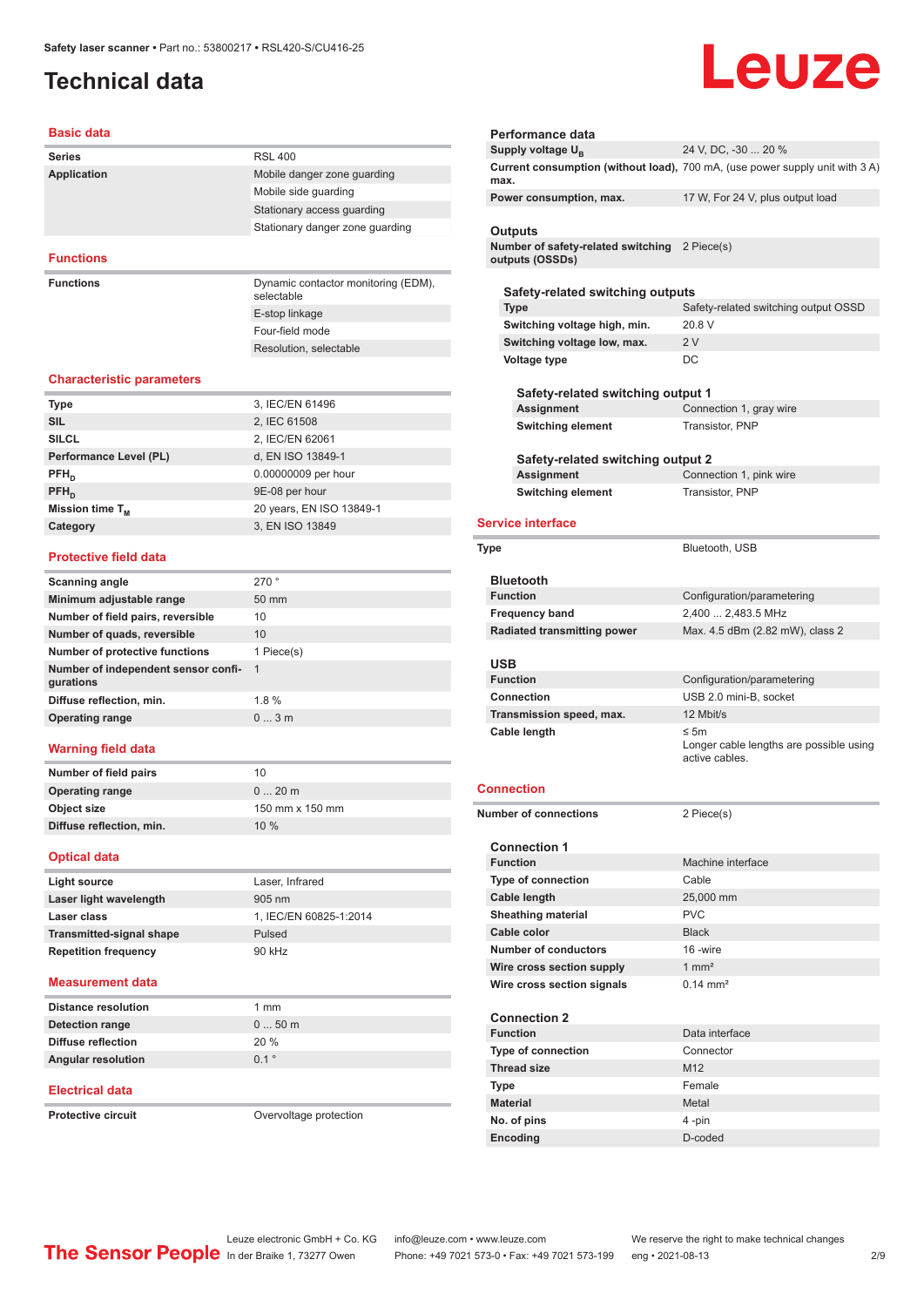# **Technical data**

# **Leuze**

| Cable properties       |             |
|------------------------|-------------|
| Cable resistance, max. | 15 $\Omega$ |

#### **Mechanical data**

| Dimension (W x H x L)    | 140 mm x 149 mm x 140 mm     |
|--------------------------|------------------------------|
| <b>Housing material</b>  | Metal                        |
|                          | Plastic                      |
| <b>Metal housing</b>     | Diecast zinc                 |
| Lens cover material      | Plastic/PC                   |
| Net weight               | 3,000q                       |
| <b>Housing color</b>     | Yellow, RAL 1021             |
| <b>Type of fastening</b> | Mounting plate               |
|                          | Through-hole mounting        |
|                          | Via optional mounting device |

#### **Classification**

| <b>Customs tariff number</b> | 85365019 |
|------------------------------|----------|
| eCl@ss 5.1.4                 | 27272705 |
| eCl@ss 8.0                   | 27272705 |
| eCl@ss 9.0                   | 27272705 |
| eCl@ss 10.0                  | 27272705 |
| eCl@ss 11.0                  | 27272705 |
| <b>ETIM 5.0</b>              | EC002550 |
| <b>ETIM 6.0</b>              | EC002550 |
| <b>ETIM 7.0</b>              | EC002550 |

#### **Operation and display**

| Type of display             | Alphanumerical display |
|-----------------------------|------------------------|
|                             | <b>LED</b> indicator   |
| Number of LEDs              | 3 Piece(s)             |
| Type of configuration       | Software Sensor Studio |
| <b>Operational controls</b> | Software Sensor Studio |
|                             |                        |

#### **Environmental data**

| Ambient temperature, operation     | 050 °C     |
|------------------------------------|------------|
| Ambient temperature, storage       | $-2060 °C$ |
| Relative humidity (non-condensing) | 1595%      |

#### **Certifications**

| Degree of protection                                               | IP 65          |
|--------------------------------------------------------------------|----------------|
| <b>Protection class</b>                                            | III, EN 61140  |
| <b>Certifications</b>                                              | c TÜV Süd US   |
|                                                                    | c UL US        |
|                                                                    | <b>TÜV Süd</b> |
| Test procedure for EMC in accordance DIN 40839-1/3                 |                |
| with standard                                                      | EN 61496-1     |
| Test procedure for oscillation in<br>accordance with standard      | EN 60068-2-6   |
| Test procedure for continuous shock<br>in accordance with standard | IEC 60068-2-29 |
| US patents                                                         | US 10,304,307B |
|                                                                    | US 7.656.917 B |
|                                                                    | US 7,696,468 B |
|                                                                    | US 8.520.221 B |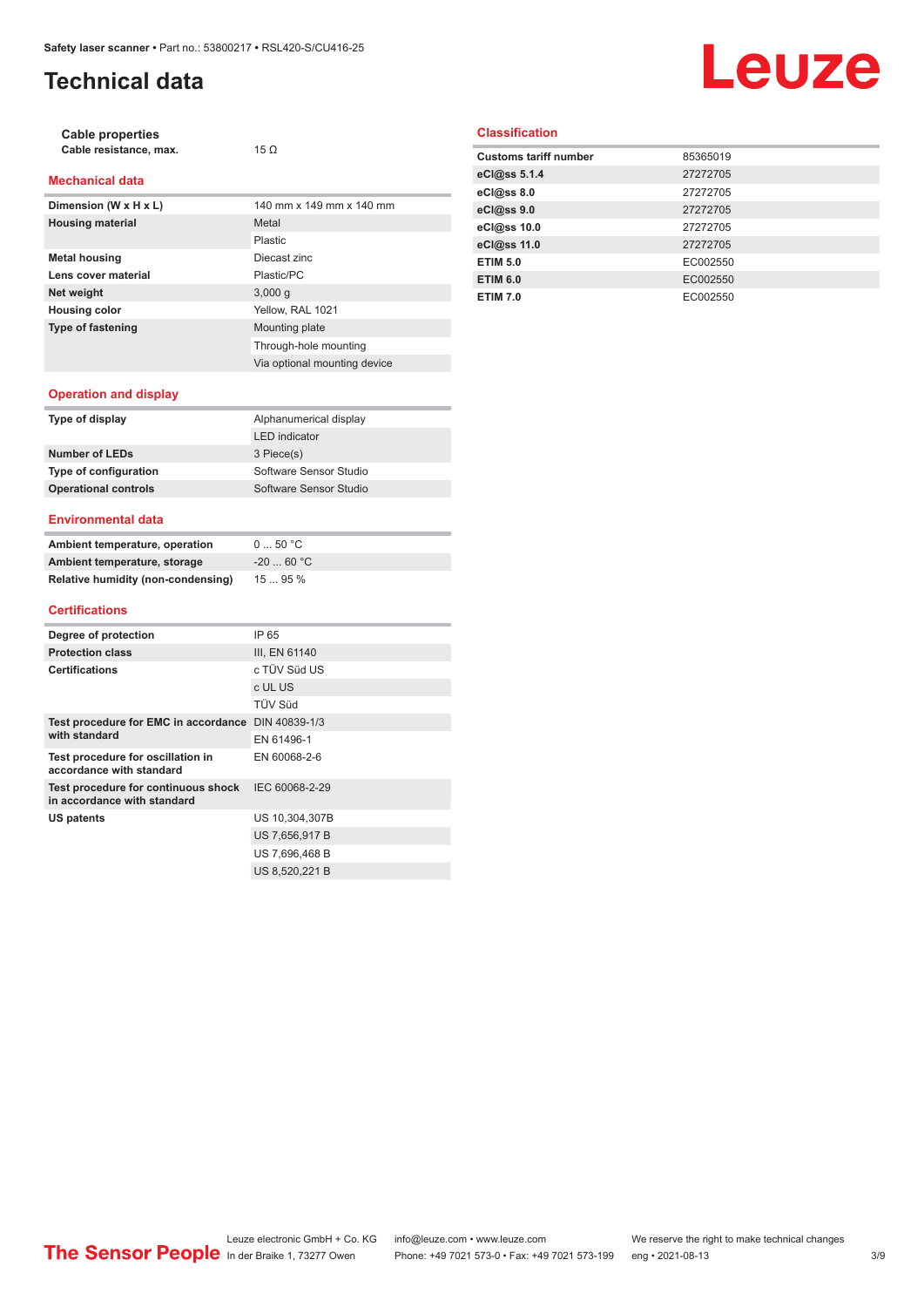## <span id="page-3-0"></span>**Dimensioned drawings**

All dimensions in millimeters

Dimensions safety laser scanner with connection unit









1 Scan level

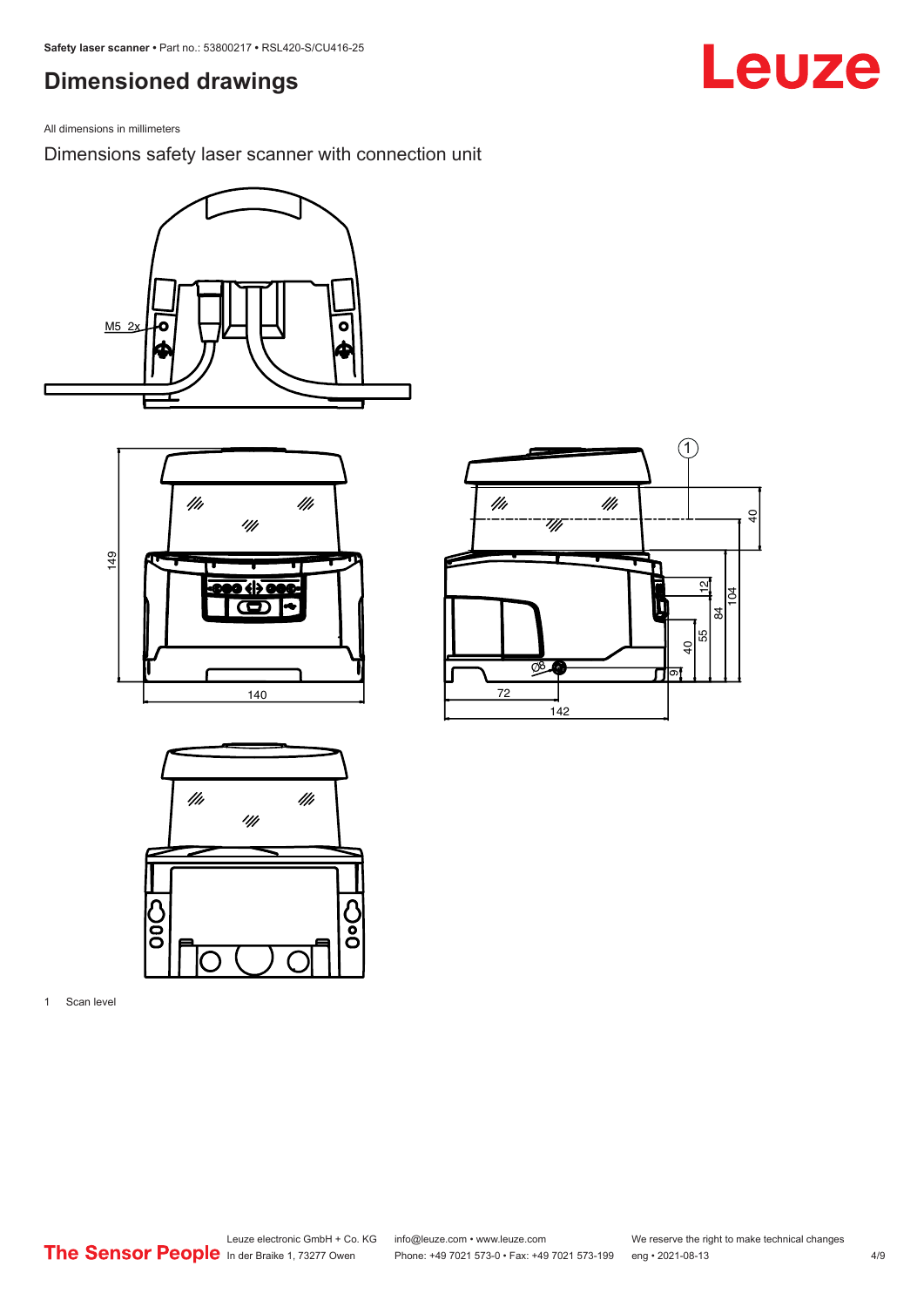# **Dimensioned drawings**

Mounting dimensions safety laser scanner with connection unit



Minimum space requirements for installation and replacement of scanner unit



Leuze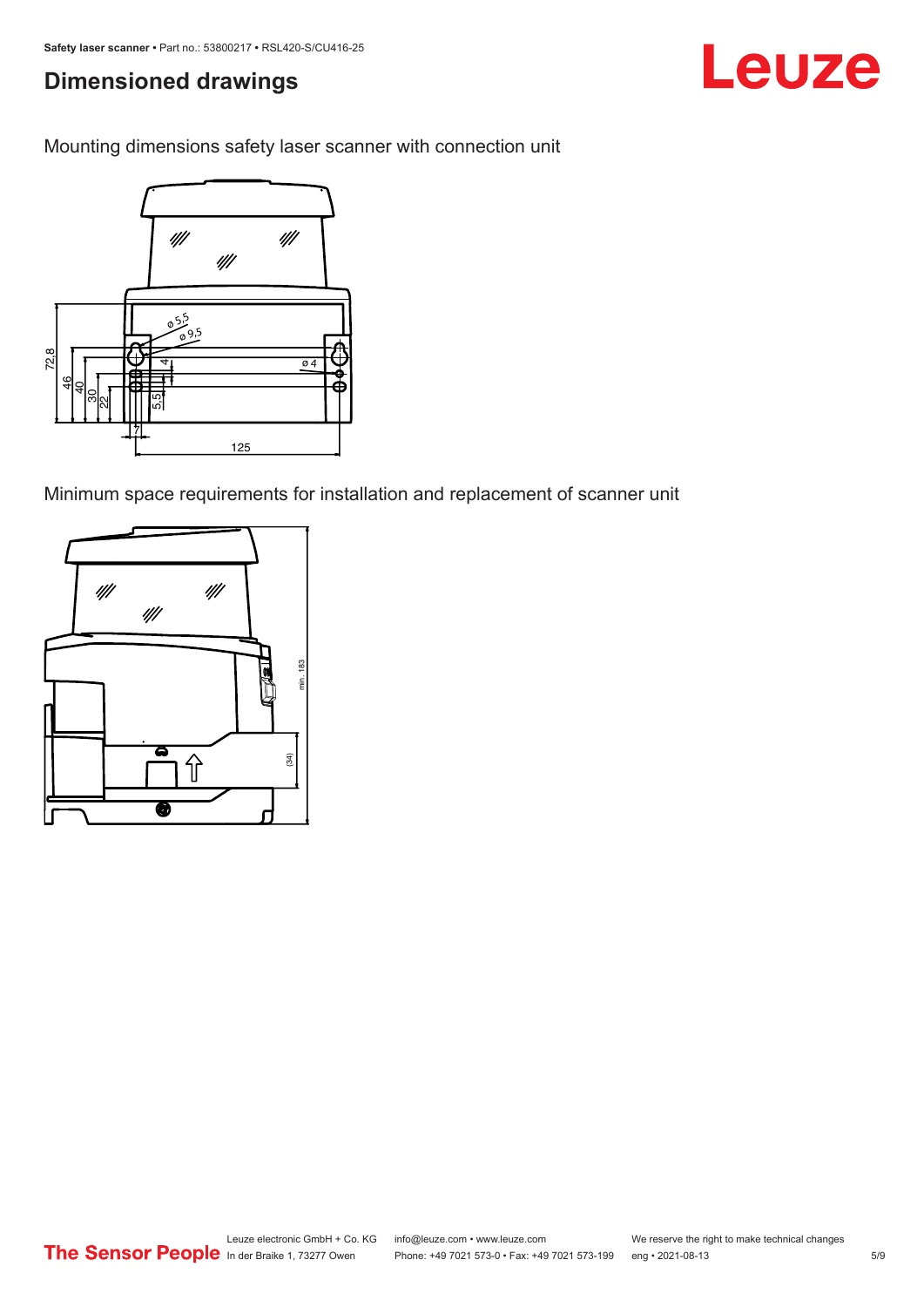## <span id="page-5-0"></span>**Dimensioned drawings**

# Leuze

Dimensions of scanning range



1 Reference point for distance measurement and protective field radius

# **Electrical connection**

#### **Connection 1**

| <b>Function</b>             | Machine interface   |
|-----------------------------|---------------------|
| Type of connection          | Cable               |
| Cable length                | 25,000 mm           |
| <b>Sheathing material</b>   | <b>PVC</b>          |
| Cable color                 | <b>Black</b>        |
| <b>Number of conductors</b> | 16 -wire            |
| Wire cross section supply   | $1 \text{ mm}^2$    |
| Wire cross section signals  | $0.14 \text{ mm}^2$ |

#### **Conductor color Conductor assignment**

| White                 | RES1            |
|-----------------------|-----------------|
| <b>Brown</b>          | $+24V$          |
| Green                 | EA1             |
| Yellow                | A1              |
| Gray                  | OSSDA1          |
| Pink                  | OSSDA2          |
| <b>Blue</b>           | GND / Ground    |
| Red                   | <b>MELD</b>     |
| <b>Black</b>          | F <sub>1</sub>  |
| Violet                | F <sub>2</sub>  |
| Gray / Pink           | F <sub>3</sub>  |
| Blue / Red            | F <sub>4</sub>  |
| Green / White         | F <sub>5</sub>  |
| Brown / Green         | SE <sub>1</sub> |
| White / Yellow        | SE <sub>2</sub> |
| <b>Brown / Yellow</b> | A2              |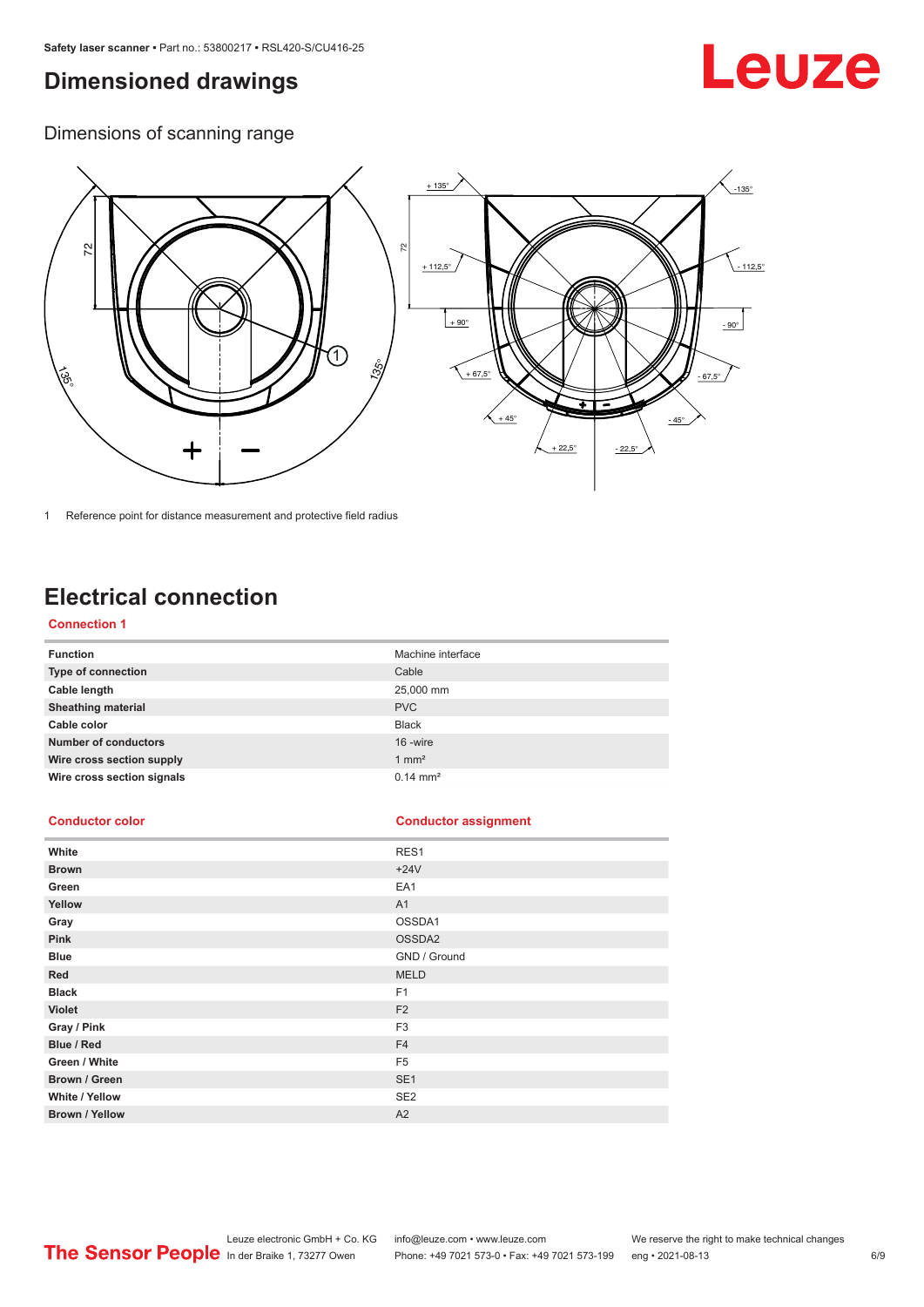## <span id="page-6-0"></span>**Electrical connection**

#### **Connection 2**

| <b>Function</b>          | Data interface   |
|--------------------------|------------------|
| Type of connection       | Connector        |
| <b>Thread size</b>       | M12              |
| <b>Type</b>              | Female           |
| <b>Material</b>          | Metal            |
| No. of pins              | $4 - pin$        |
| Encoding                 | D-coded          |
| <b>Connector housing</b> | <b>FE/SHIELD</b> |

| Pin | <b>Pin assignment</b> | <b>Conductor color</b> |    |
|-----|-----------------------|------------------------|----|
|     | TD+                   | Yellow                 |    |
|     | $RD+$                 | White                  |    |
|     | TD-                   | Orange                 | FE |
|     | RD-                   | <b>Blue</b>            |    |
|     |                       |                        |    |

# **Operation and display**

| <b>LED</b>     | <b>Display</b>           | <b>Meaning</b>                                                                                                           |
|----------------|--------------------------|--------------------------------------------------------------------------------------------------------------------------|
| 1              | Off                      | Device switched off                                                                                                      |
|                | Red, continuous light    | OSSD off                                                                                                                 |
|                | Red, flashing            | Error                                                                                                                    |
|                | Green, continuous light  | OSSD on                                                                                                                  |
| $\overline{2}$ | Off                      | RES deactivated or RES activated and released                                                                            |
|                | Yellow, flashing         | Protective field occupied                                                                                                |
|                | Yellow, continuous light | RES activated and blocked but ready to be unlocked - protective field<br>free and linked sensor is enabled if applicable |
| 3              | Off                      | Free warning field                                                                                                       |
|                | Blue, continuous light   | Warning field interrupted                                                                                                |
| $\overline{4}$ | Off                      | Four field mode: warning field 3 free                                                                                    |
|                | Blue, continuous light   | Four field mode: warning field 3 interrupted                                                                             |
| 5              | Yellow, flashing         | Four field mode: warning field 2 interrupted                                                                             |

### **Notes**

| Observe intended use!                                                                                                                   |
|-----------------------------------------------------------------------------------------------------------------------------------------|
| $\&$ The product may only be put into operation by competent persons.<br>$\&$ Only use the product in accordance with its intended use. |

|   | <b>WARNING! INVISIBLE LASER RADIATION - CLASS 1 LASER PRODUCT</b>                                                                                                                                                                                                                                                                                                                                                                                                                                                                                                |
|---|------------------------------------------------------------------------------------------------------------------------------------------------------------------------------------------------------------------------------------------------------------------------------------------------------------------------------------------------------------------------------------------------------------------------------------------------------------------------------------------------------------------------------------------------------------------|
| 纂 | The device satisfies the requirements of IEC 60825-1:2014 (EN 60825-1:2014) safety requiations for a product of <b>laser class 1</b> as well as the<br>U.S. 21 CFR 1040.10 regulations with deviations corresponding to "Laser Notice No. 56" from May 8, 2019.<br>$\%$ Observe the applicable statutory and local laser protection regulations.<br>$\&$ The device must not be tampered with and must not be changed in any way.<br>There are no user-serviceable parts inside the device.<br>Repairs must only be performed by Leuze electronic GmbH + Co. KG. |
|   |                                                                                                                                                                                                                                                                                                                                                                                                                                                                                                                                                                  |

# Leuze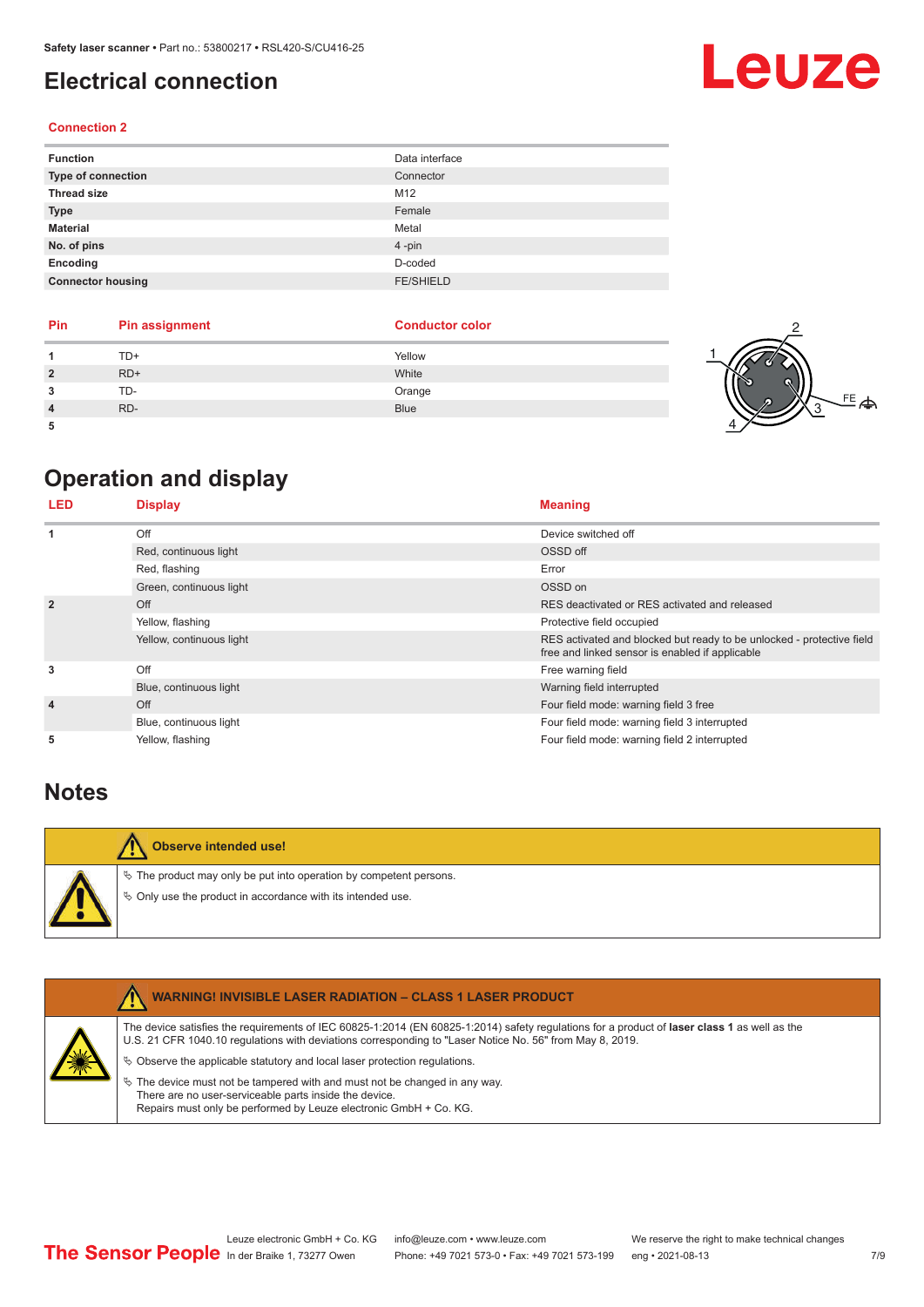## **Accessories**

# Leuze

# Connection technology - Interconnection cables

|   |            | Part no. | <b>Designation</b>                     | <b>Article</b>        | <b>Description</b>                                                                                                                                                                         |
|---|------------|----------|----------------------------------------|-----------------------|--------------------------------------------------------------------------------------------------------------------------------------------------------------------------------------------|
|   | ti<br>Ultr | 50135081 | <b>KSS ET-M12-4A-</b><br>RJ45-A-P7-050 | Interconnection cable | Suitable for interface: Ethernet<br>Connection 1: Connector, M12, Axial, Male, D-coded, 4-pin<br>Connection 2: RJ45<br>Shielded: Yes<br>Cable length: 5,000 mm<br>Sheathing material: PUR  |
| C | 世間         | 50135082 | <b>KSS ET-M12-4A-</b><br>RJ45-A-P7-100 | Interconnection cable | Suitable for interface: Ethernet<br>Connection 1: Connector, M12, Axial, Male, D-coded, 4-pin<br>Connection 2: RJ45<br>Shielded: Yes<br>Cable length: 10,000 mm<br>Sheathing material: PUR |
| C | Ö          | 50135083 | <b>KSS ET-M12-4A-</b><br>RJ45-A-P7-150 | Interconnection cable | Suitable for interface: Ethernet<br>Connection 1: Connector, M12, Axial, Male, D-coded, 4-pin<br>Connection 2: RJ45<br>Shielded: Yes<br>Cable length: 15,000 mm<br>Sheathing material: PUR |

# Mounting technology - Mounting brackets

| Part no. | <b>Designation</b> | <b>Article</b>   | <b>Description</b>                                                                                                                                                                                                                                                     |
|----------|--------------------|------------------|------------------------------------------------------------------------------------------------------------------------------------------------------------------------------------------------------------------------------------------------------------------------|
| 53800134 | <b>BT840M</b>      | Mounting bracket | Application: Mounting on chamfered 90° corner<br>Dimensions: 84.9 mm x 72 mm x 205.2 mm<br>Color: Yellow, RAL 1021<br>Type of fastening, at system: Through-hole mounting<br>Type of fastening, at device: Screw type<br>Material: Metal                               |
| 53800132 | <b>BTF815M</b>     | Mounting bracket | Application: Mounting bracket for floor mounting<br>Dimensions: 186 mm x 120 mm x 288 mm<br>Scan level height: 150 mm<br>Color: Yellow, RAL 1021<br>Type of fastening, at system: Through-hole mounting<br>Type of fastening, at device: Screw type<br>Material: Metal |
| 53800133 | BTF830M            | Mounting bracket | Application: Mounting bracket for floor mounting<br>Dimensions: 186 mm x 275 mm x 288 mm<br>Scan level height: 300 mm<br>Color: Yellow, RAL 1021<br>Type of fastening, at system: Through-hole mounting<br>Type of fastening, at device: Screw type<br>Material: Metal |

# Mounting

| Part no. | <b>Designation</b> | <b>Article</b> | <b>Description</b>                                             |
|----------|--------------------|----------------|----------------------------------------------------------------|
| 53800131 | BTP800M            | Loop guard     | Dimensions: 160 mm x 169 mm<br>Color: Black<br>Material: Metal |